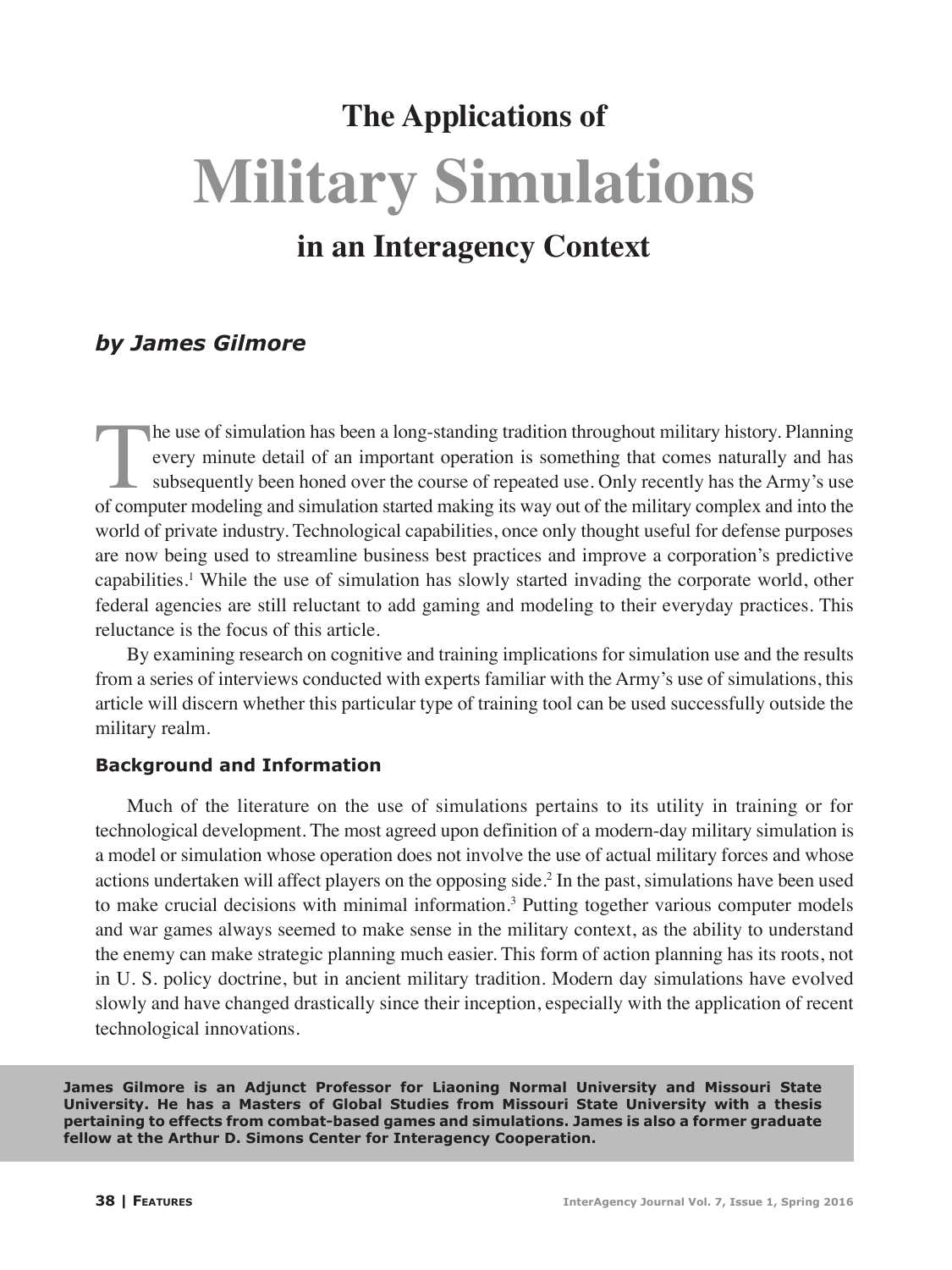#### **History of Simulation**

The use of simulation started around the time of the Chinese war game *Wei-Hai*, which was originally designed to help grasp the chaotic motivations that can arise during real-world battle scenarios.4 Simple war games, such as *Wei-Hai*, continued for centuries, changing with the evolution of tactical decision making on the field of battle. While war gaming was used sparingly during the nineteenth and early twentieth centuries, its importance and utilization was accelerated drastically during the onset of the Cold War. The idea that people would start viewing conflict in a game theoretic format and would thus make choices by weighing win-loss conditions broke down preconceived notions regarding strategic planning.<sup>5</sup> Utilizing simulations more frequently in the military soon caused gaming language to permeate other areas of the foreign policy establishment. Soon words such as "body-count" and "war-bargaining" were routinely used to describe situations involving proxy conflicts associated with Cold War politics.6

During the Cold War, the efficiency associated with simulation and its particular type of environmental analysis seemed to work effectively. Many of the larger decisions could fit inside the already developed military models. Future direct conflict involving the Soviet Union—most likely involving the exchange of nuclear weapons—were theoretical and thus remained inside the realm of simulation. However, after the collapse of the Soviet Union and the rise of religious extremism, the complexities extremist groups brought to the military situation made future planning immensely difficult. Costs associated with replicating urban warfare conditions in a training scenario also made it difficult to capture the new asymmetric environment on the ground. Military simulations had to evolve, and so new methods were tried and tested in the hopes of changing training dynamics and modernizing not only the equipment being used, but the tactics as well.<sup>7</sup>

**By allowing participants to role play as a combatant, now more than ever, simulations can help participants gain vital information on the opposing side in a military operation.**

#### **Modern-day Simulation**

The use of simulation, the military's conception of how to use it, and what effects it may have on those participating in it had to evolve. Analytical shortcuts, once taken as a natural result of participating in a simulation, were now being examined and intentionally replicated outside the strictures of a game. By allowing participants to role play as a combatant, now more than ever, simulations can help participants gain vital information on the opposing side in a military operation. In many cases, when tasked with playing a particular role, Soldiers have resisted the urge to break character and thus plan more appropriately for an eventual real-world situation.8 For instance, when participants simulate an ethnic conflict, they tend to develop empathy for the various ethno-national groups in the region. Soldiers begin to think like their opponents in order to win.<sup>9</sup>

During the Cold War, modeling and simulation were viewed solely as tools. Today's games are designed to take advantage of "incidental" learning. This new style of gaming questions conflict mainstays, such as can a smaller army destroy a larger army, how does one guard against unintended consequences, and how many troops are sufficient to intercede between belligerent groups?<sup>10</sup> Simulating military processes by utilizing these modern war games forces people to apply knowledge to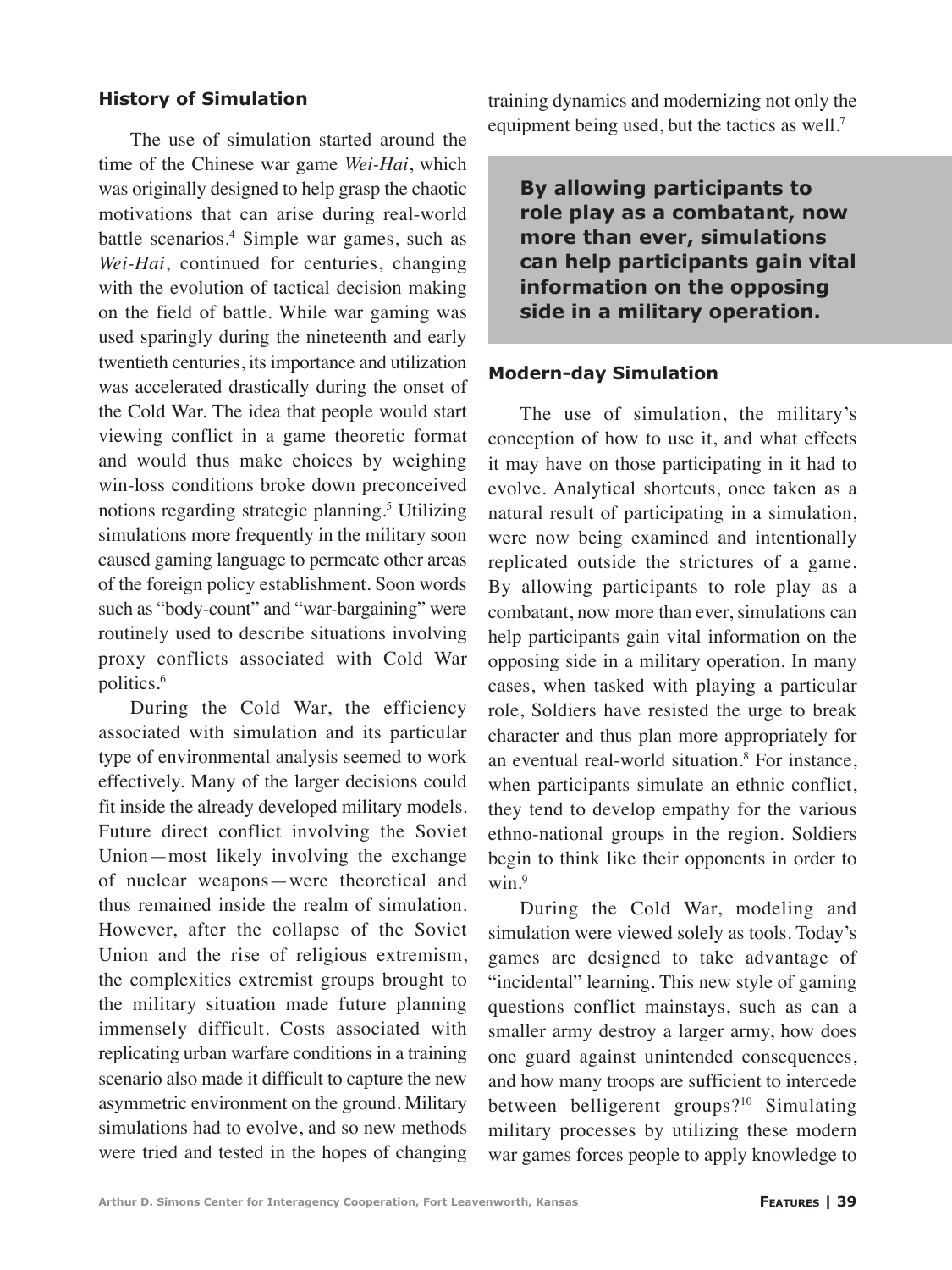existing problems in novel ways. With advances in computer modeling and the sophistication of new gaming dynamics, it is becoming increasingly difficult to give "programmed" responses to a given scenario.<sup>11</sup> These new competitive formats have led to better games and new innovations that could potentially be utilized to great effect outside the armed forces.

**Making a tool available to foreign policy planners that allows them to analyze alternatives and weigh win-loss conditions could potentially simplify planning...**

When designing military operations abroad, the ability to understand the enemy can make planning a particular course of action much easier; there is no reason why this principle is not also important for agencies such as the Department of State (State). Making a tool available to foreign policy planners that allows them to analyze alternatives and weigh win-loss conditions could potentially simplify planning and allow for better communication across different federal agencies. These are some reasons both public and private organizations are increasingly investigating interagency simulation.

#### **Interviews on Interagency Simulation**

The U.S. Army Training and Doctrine Command (TRADOC) Analysis Center (TRAC) provides timely analysis on operations and training to help facilitate this organization's overall mission. In addition to the numerous TRAC employees interviewed for the article, I also spoke with the Director of the Analysis Development Group, an organization that works concurrently to analyze different types of training simulations and models for operational use. Thirty percent of the organization is running

and designing new models, and the group has a variety of different warfare games and computer models that take advantage of a wide range of computing formats. TRAC's computer models focus on time and resources used in activities such as intelligence, surveillance, and reconnaissance; maneuver; fire; and irregular warfare.

TRAC's research incorporates more general, social-science based questions. Because of this broad focus, TRAC connects with a variety of different war gaming centers, such as the Center for Naval Analysis, as well as individual academics, such as Professor Philip Sabin at King's College London. Instead of developing tools for niche situations or irregular issues that might arise on the field of battle, TRAC focuses on trying to develop tools for use in broader situations and is in the process of developing new leadership models for Army operations.

The majority of the interview focused on a recently developed game that might hold promise for interagency cooperation and planning outside the defense establishment. This game was developed to foster leadership traits in participants and requires seven players to challenge their decision-making skills to be more in-line with what is required by the simulation. By playing this game, the hope is that participants will develop targeted leadership capabilities. The game is not designed for linear play; rather, each player is handed a background card and assigned a particular in-game faction to help with role-playing capability. The rules of the game are simple enough to allow participants to fully immerse themselves in the gaming environment and complex enough to lend realworld credibility to the outcome.

TRAC has run this particular tabletop game several times, and each time several participants appeared frustrated and alienated over the course of the simulation. Luckily, instead of quitting and halting the game before the end is reached, the rules allow for natural breaks in gameplay,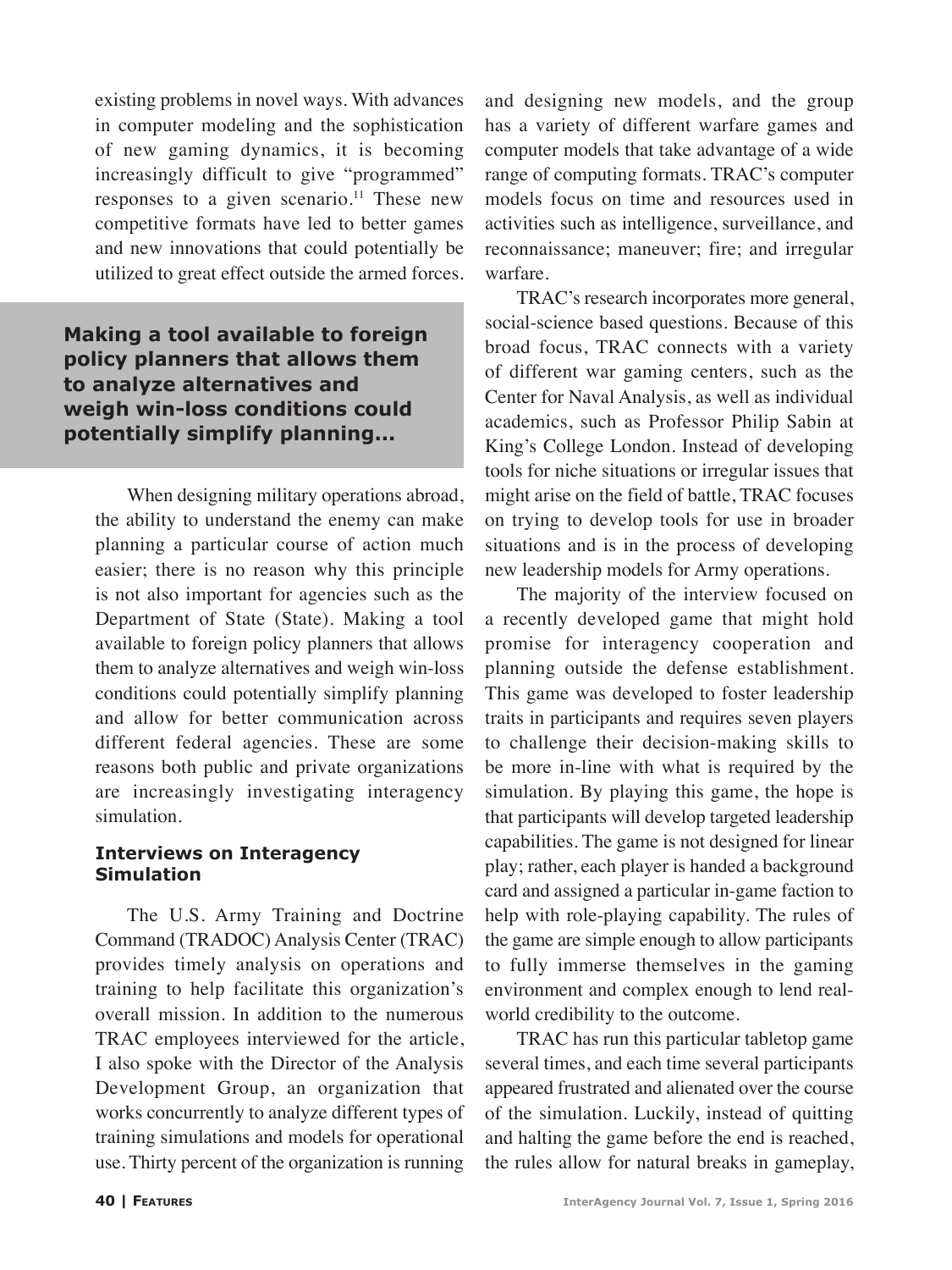making these periods of agitation teachable moments for training purposes. This frustration also helps people believe in the characters they are playing, making complexity a necessity if the simulation is going to mirror real-world events. TRAC sees the game as a success, and it has even caught the interest of *Foreign Policy* magazine, which is interested in publishing an article pertaining to how "caught up" in the game participants seem to get.

After discussing their recently-created game, TRAC personnel went on to discuss the practicalities of porting this simulation to a federal agency outside the military. While the interviewees seemed to think it would be possible to do so, they were wary about cultural limitations that pervade some sections of government. For example, State tends to focus more on group dynamics rather than action planning in a complex environment. Leadership training tools would be helpful in an environment such as State; however, the current management environment tends to make simulation unpalatable.

The educational capabilities of gaming are still seen as a military phenomenon. Other sectors of government are only slowly coming around to seeing their utility. A game like the one developed by TRAC could provide valuable insights to agencies dedicated to foreign affairs and policy development. Demonstrations of the game and trial participation are needed to introduce these agencies to the idea of adopting simulation as a new tool in decisionmaking.<sup>12</sup>

#### **National Simulation Center**

In an interview with the Director of the U.S. Army's National Simulation Center, he spoke briefly about the organization's purposes and simulation capabilities. Currently the National Simulation Center is organized with six primary offices responsible for designing different modeling tools for training. These offices use non-systematic training devices to collect information on training to improve group dynamics and operational capabilities. The goal is to develop robust modeling and simulations requirements that allow for new and innovative training tools and devices. The Center accomplishes this primarily with simulation support to the Army's Mission Command Training Program.

Unlike the other organizations interviewed, this particular section of the Army is constantly looking toward the future of operations particularly Army Force 2025. The National Simulation Center's focus on future capabilities emphasizes the human dimension, discovering new strategically important ways to harness tomorrow's training and technological capabilities for today. One of the main issues plaguing today's military is the operational and technological tool left over from the days of the Cold War. These "legacy tools" exist without a purpose, prompting groups like the National Simulation Center to develop new ways of divesting these outmoded forms of training and technology from the military. These cognitive questions are important to the National Simulation Center, as behavioral modeling is an important aspect of training not just inside the military, but in other endeavors as well.

**The educational capabilities of gaming are still seen as a military phenomenon. Other sectors of government are only slowly coming around to seeing their utility.**

The National Simulation Center has an important place in the U.S. military and chiefly leads war simulations for most of the Army's operational needs. Developing these models for an interagency purpose is seen as a goal only achieved in the far future. The National Simulation Center sees the first step of broader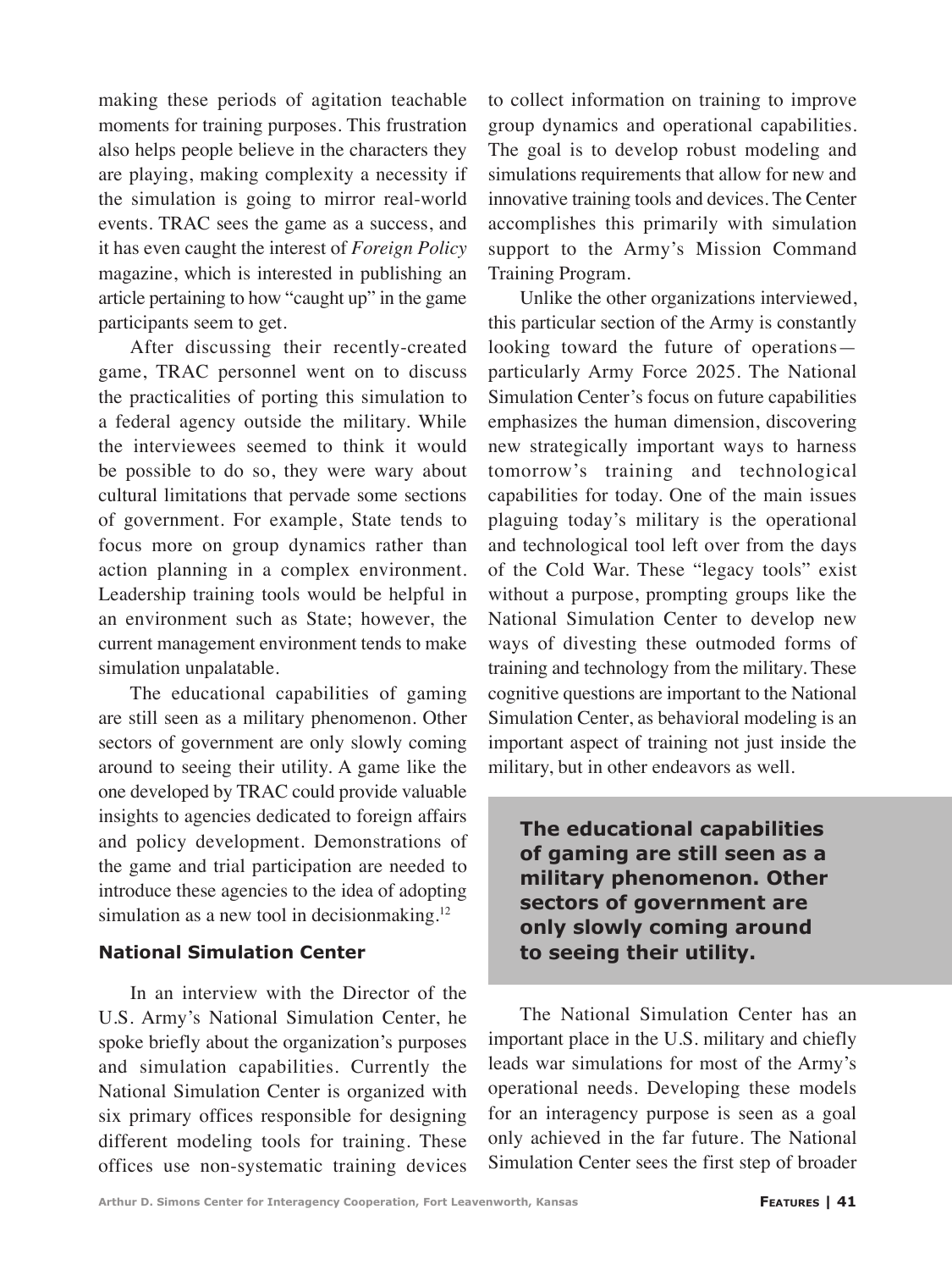application of military simulations as the integration of joint modeling throughout the DoD. Certain constructive models can only be used in highly selective circumstances, and even after their use, the results provided can only have so much predictive power. The problem with current military simulation techniques is the aggregating of units. Soldiers and other principal actors in a simulation are homogenized for the purpose of the game, which is necessary for the strictures of the model but undercuts the validity of the results. These shortcomings make interagency application a difficult sell, as many professionals in other areas of government use these problems as justification for forgoing modeling and simulation altogether. While the limitations of modeling and gaming currently hurt its prospects for widespread federal adoption in the status quo, in the near future these problems might be eliminated.

**The Athena group...developed a model that provides potential courses of action to address a specific, outlined, foreign-policy scenario.**

Currently the military is working on new forms of adaptive gaming using cloud-based computing. The decentralized aspects of cloudbased computing allow for models to be run that surpass current technological capabilities found on a single computer system. A whole world could be rendered, with multiple computers handling the texturing and players participating and changing the game mechanics from around the world. This new form of simulation could be run once and then subsequently be manipulated in a "time-step" manner. This new flexible form of simulation might make other agencies more willing to try and incorporate modeling into their decision-making and training regimen, with less skepticism of their predictive capabilities. Unfortunately, those developing this new simulation design are not optimistic about its short-term prospects. Those at the National Simulation Center refer to this model as being "six months out," making widespread adoption of this particular simulation unlikely in the near term.13 While the National Simulation Center might be a way out from developing a simulation that could be useful for interagency purposes, another group working with the military has developed a simulation called Athena that could potentially have organizational utility outside the Army.

#### **Athena**

While the military organizations interviewed discounted many of the simulation possibilities for interagency use, the Athena Program is a possibility for broader federal application. The Athena group, consisting of TRADOC contractors, developed a model that provides potential courses of action to address a specific, outlined, foreign-policy scenario. This group is currently using this model to address countering the Islamic State threat. While it may not have as much predictive power as other modeling frameworks, the outcomes provided by the Athena model is a level of detail not found in other simulations. This particular simulation focuses on the key areas of political, social, economic, and cultural issues. Analysts with operations research and systems analysis training run the simulation and provide background on the courses of action outlined in the model. The simulation is governed by a particular set of rules with four fundamental cornerstones—autonomy, cultural associations, safety, and relationships. The last three cornerstones provide detail as to the mood of the particular situation being modeled. This simulation is currently being used to support military commanders in the field. The end goal for Athena is to put the model on the Internet and make sure that a declassified version of it is open for editing and updating by the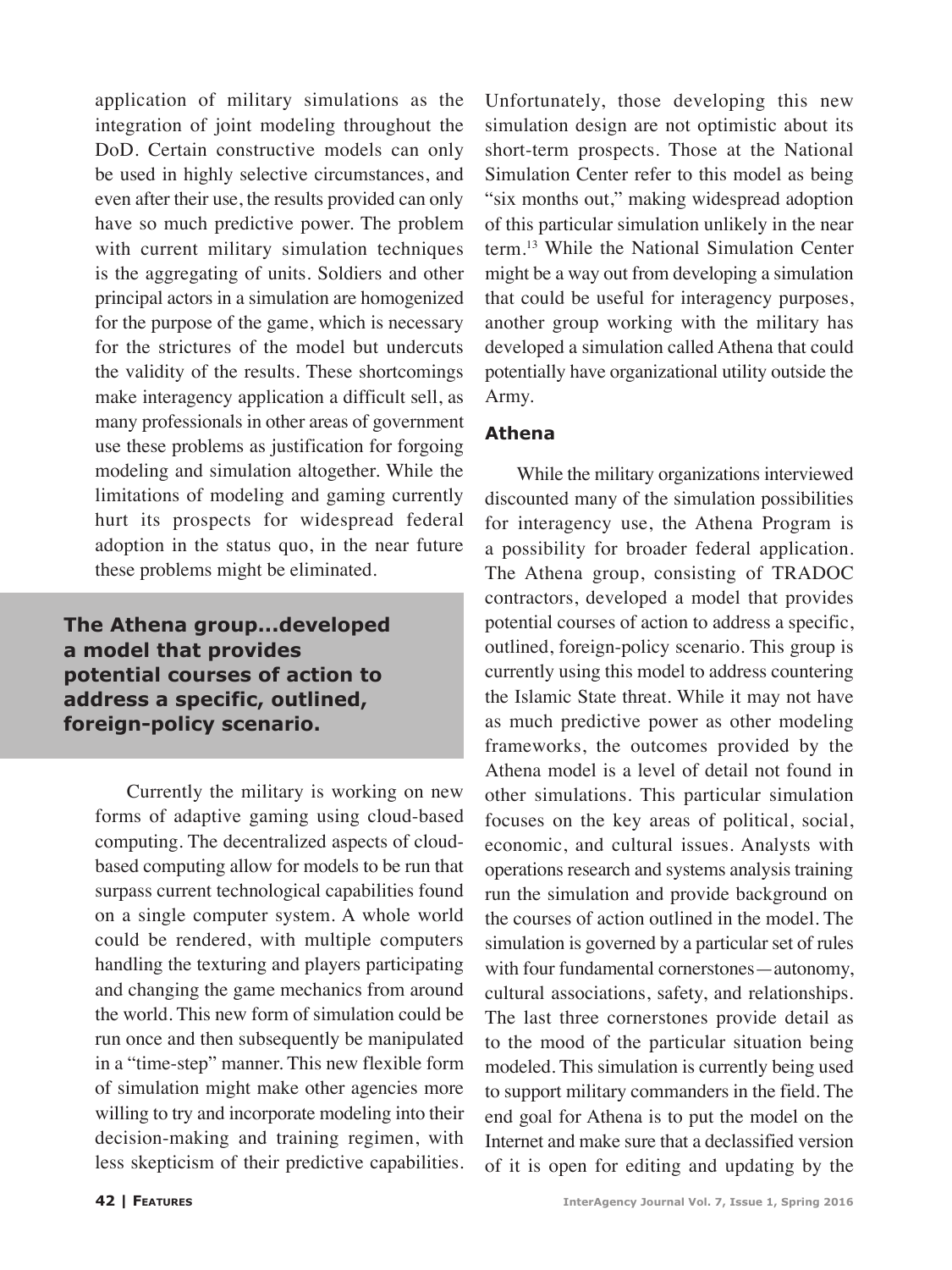public at large. The Athena group believes there are broader interagency options for the simulation and have begun discussions with State.14

#### **Private Sector**

Interviews with a private-sector defense contractor involved in simulations also revealed a modeling platform that can be used to run computer simulations for a variety of different agencies and private entities The modeling software distinguishes itself from other computer-based simulations by having the capability to test existing planning parameters in unique ways by running multiple models at the same time. Outside of providing an external military perspective, the primary application of the principal model pertained to interagency, commercial training activities.

The model most often used for interagency purposes focuses on increasing communication and planning capabilities for emergency management and disaster situations. By using this model, the organization will have rapid analytic capability utilizing geographic information system. While the defense contractor handles the modeling aspect of the simulation, the agency using the model must develop its own interface technology, which is fairly easy with the plug-and-play modeling platforms readily available today. By having the ability to develop its own interface technology, not only can the agency use this model for a variety of different operating platforms, but it can also merge with other simulations that share a common operating picture.

Currently the focus of modeling in the private sector pertains to mapping natural and manmade disasters. While some work is being done on modeling force-on-force situations outside of the military context, it is infrequent. Instead of focusing on simulating conflict, most private entities are working on developing new models that map future energy concerns and resource constraint problems. Resource concerns are growing in importance and unlike simulating situations, which require parameters governing people and their attached complex personalities, these models could potentially have more predictive power and be easier to design. With simulation in the private sector diversifying into numerous areas, this flexibility showcases just how important model-assisted interagency decision making and planning can be. Right now interagency simulation could be accomplished utilizing any number of methods including pre-assembled gaming toolkits or open source modeling efforts. However, as the personnel at TRAC mentioned, many are simply unwilling to adopt something new. A major concern in the private sector, which would seemingly be true inside the federal government, is the worry that someone's job will be dissolved if the simulation outcomes recommend more efficient policies or supplants a predictive position that may have existed in the organization.15

#### **Conclusion and Recommendations**

Utilizing simulation and gaming as a tool for operational planning and training has shown real promise inside the military and has been used to great effect for many years. Despite the benefits of simulation showcased by its use in the U.S. Army, the interagency application of these same models may be a long-term goal. Without a change in bureaucratic culture or rapid advances in technology, these models will only have limited use from an interagency standpoint. Adopting several of the approaches found in the private sector, including open source software collaboration and cloud-based computing, will help facilitate an interagency integration. However, until those tactics are used, simulation use in an interagency context will, unfortunately, always remain "six months away." *IAJ*